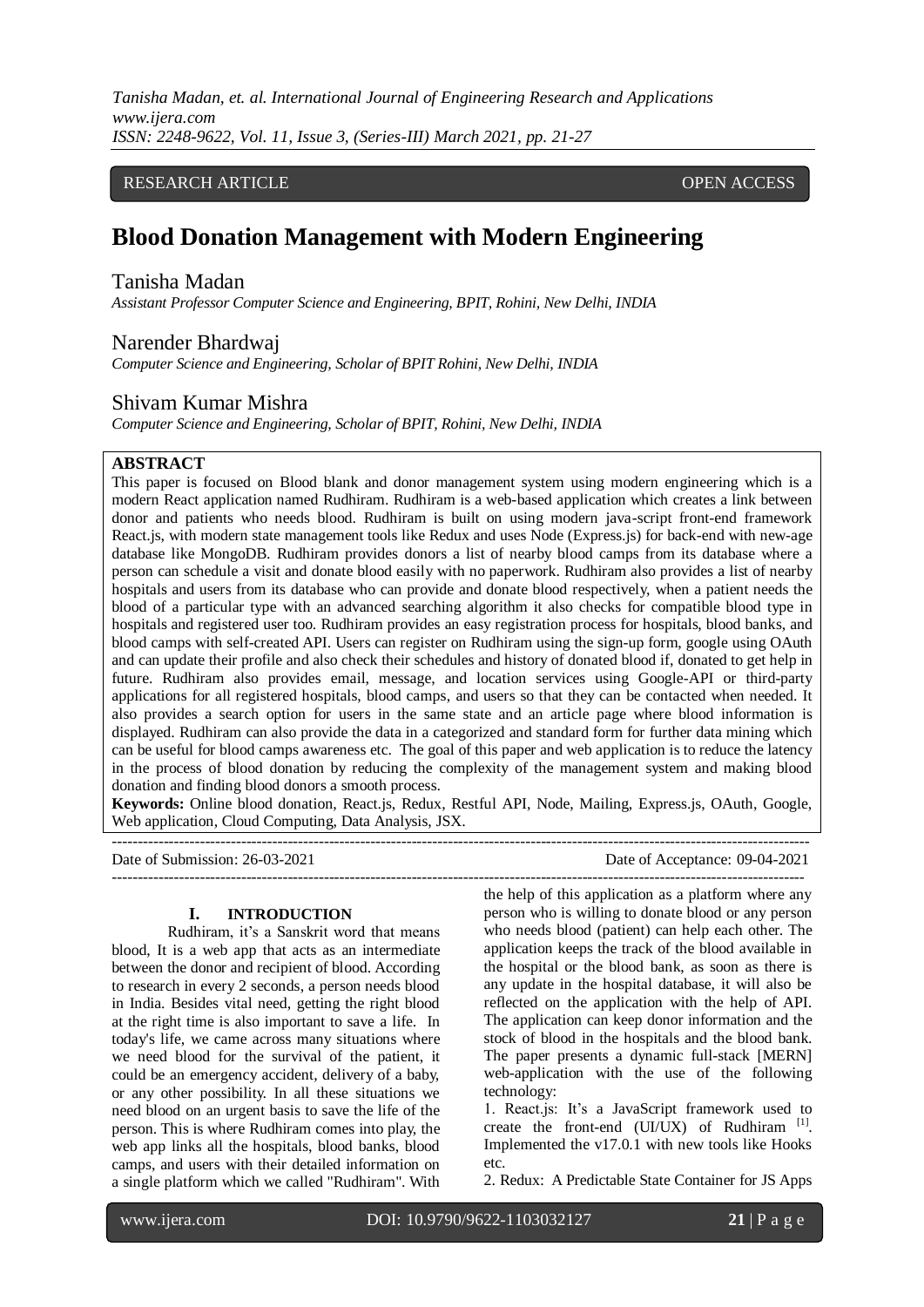$[2]$ . It's used to create a centralized store for storing states of the app.

3. Express.js (Node v12.18.2): Express is a minimal and flexible Node.js web application framework <sup>[3]</sup>. It's used for the development of the back-end and API of Rudhiram.

4. MongoDB (v4.4): A NoSQL database with JSONlike document schemas  $[4]$ . Used for implementing a database for Rudhiram. Robo3t a MongoDB GUI is used for implementing the database.

The system has 5 modules: Admin module, Hospital, Donor, Blood Camps, and Recipient module respectively. The admin module has access to every movement of the application. The Hospital or blood bank can register to the application, after registration, they need to share their database with the application, and the admin will verify the data, and then its database will get integrated with our database which eventually reflects on the front-end. The donor can register himself on the application and can search nearby hospitals to donate blood and can generate a ticket as an appointment. The recipient has to register to the application and after registration, he needs to provide the required blood group which helps our algorithm to find the nearest hospitals with the same or compatible blood. Then the recipient can contact the user or hospital for the blood. Rudhiram is a fusion of modern technologies and algorithms which provide a well-built blood donor and hospital management system to serve mankind.

## **II. LITERATURE REVIEW**

1. "A survey on Blood Bank management system" by professor Animesh Tayal, Harshad Gahre, Akshay Patel, Sagar Jog, Pratik Jain, Jaya Dhawale [5]. They have developed a website and an android app by which a solution to the ever-growing requirements of blood supply can be fulfilled. They have used JSP, Bootstrap & Java for the frontend  $\&$ MYSQL for the backend

2. "CBBR Centralised Blood Bank Repository" by Ibrahim Fawze Akar, Tukur Anas Mohammad, Mohammad Ismail Z. They have developed a centralized web-based system using HTML5/CSS & JSP on WWW Platform  $^{[6]}$ . H2 Database is used by them and has hosted it on Apache Web Server. This also supports transactions on both acceptors and donor's side, an acceptor can pay for the transfusion fee and Centers fee and a donor can also be paid for his services.

3. "Blood Donation Management System" by KM Akkas Ali, Israt Jahan, Md. Ariful Islam, Md. Shafaat pravez $[7]$  have developed a web-enabled and mobile-based application to maintain day to day transaction in the blood bank. It creates an einformation about the donor and the organization that is related to donating the blood. They have used ASP.net for the entire front-end and SQL server 2008 for the backend.

4. "Implementation of Blood Donation Application using android Smartphone" by Monika Mandole, Pradnya Jagtap, Prachi Mhaske, Sonali Vidhate<sup>[8]</sup>. They have developed an android application that is designed to store, process, retrieve and analyze the information concerned with the admin. They have used Java, JDK, GCM, database in their project.

# **III. METHODOLOGY**

This paper represents a blood donation management system using modern technologies with a step-by-step methodology as discussed below.

## **a. Concept & Design:**

With the rise in React framework, the front-end becomes seamlessly fast, more dynamic, responsive, and user-friendly. But still, a lot of websites use aged technologies, this problem is a big interruption for a blood management system where rapid blood transfusion happens. The paper presents the full stack [MERN] blood management system with dynamic API support.

## *a.1 Stakeholders of the application*

1. Users (Donors): The person who wants to donate blood. First-time users need to sign-up with an email address and password or by using OAuth, after sign-up, he/she will receive an email where they update their profile for further consideration for blood donation. Admin will verify their details and add them to the database as donors with respective blood types. A regular user can directly login using register e-mail and they can easily choose the nearest blood donation camp to schedule a blood donation visit as per their convenience with ease as it's a simple and paper-free process.

2. Users (Patients): The person who needs blood in an emergency. Users also have login/sign-up they have to follow the same step as the users (Donor) did. After login they can go to the blood fetch page created in the application where they need to provide the details of blood type and area after pressing the search button, they will get the list of hospitals/users with available compatible blood type. Then they can contact them to get the blood they can also contact us to help them in the delivery process.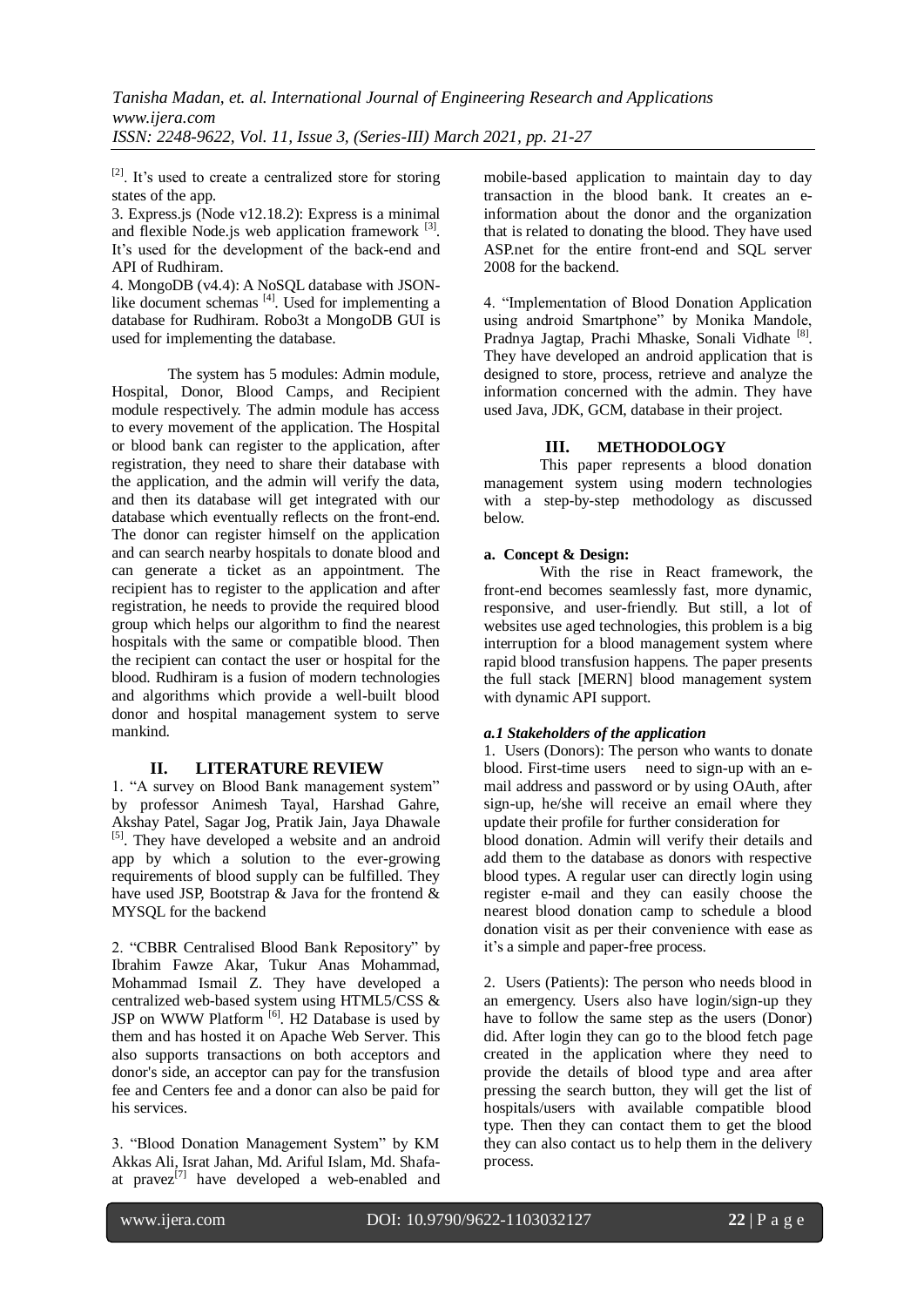3*. Hospitals:* Any hospitals can register with us by providing proper detail and after verification, they get registered. In an emergency, they can contact other hospitals/user for blood. The registered hospital gets showed up on Rudhiram as a blood bank if they have compatible blood available.

4. *Blood Camps*: Any blood camp can register with us by providing proper detail and after verification, they get registered. The registered camp gets showed up on Rudhiram while users search for blood camps near them.



Figure 1: Technical architecture of the proposed system

5. *Administrator:* Admin manages and supervises the working of every department and layer of Rudhiram. Admin control, create, update, delete and verify the records of users, hospitals, and blood camps as per need.

All of these different modules are connected together as React components which in turn connected with Redux a state management tool. Redux provides a centralized store and the whole app is connected with this store, some components can update the state in-store and some can receive the state of the components and hence the data can easily be shared between different components of the app.

API requests are handled by the Express server created using Node JS. Database connectivity is created with MongoDB using Express and all of the NoSQL queries are executed and sent back to the client in JSON format which is rendered smoothly by React. It's also used for searching algorithms handling the compatible blood type HTTP request query and hospitals or blood camps in user state. Express is also used for session management and cookies. All of the data is being stored in the database using Axios and HTTP requests. This data can be used further for medical and research related to blood. E-mail, phone call, location service is provided to the end-user of registered hospitals and donors.

The paper presents the app development in

2 parts first client-side development i.e., React/Redux application, and server-side development i.e., Express (node.js) application both developed on VS code editor on a Linux machine (Ubuntu OS). Then finally both apps are deployed on the same server (Heroku) using distributed clientserver computing technology providing a proxy of server in a client application.

## **b. Implementation & Method:**

The paper describes the detailed process of building the web application in a different module such as front-end i.e., client-side development, back-end i.e., server-side development, and then finally deployment on Heroku distributed server.

#### *b.1 Front-End or Client-Side Development:*

React JS is intensively used for the creation of the front-end with CSS and some HTML-5. Reacts component tool is used for the creation of different custom components such as Home.jsx, Main.jsx, Loin.jsx, SignUp.jsx, BloodDonate.jsx, BloodFtech.jsx, etc which are interlinked well to provide a smooth user experience. CSS and JavaScript are used for making the app more responsive for different size devices. Material-UI  $[9]$ and React Bootstrap  $[10]$  are used for special effects, buttons, forms, cards, etc. React Router Dom is used for creating different routes and links which in turn makes the application seamlessly fast, that a user gets a native app-like experience on the browser as there is no flashy blank page between route transitions. Redux Centralized store is used for data connectivity within separate components of React. Redux provides a dispatcher that dispatches actions on the store for state updation which in turn provides consistent data for the whole app. Axios is used in a client for making an API request



Figure 2: Class Diagram for Rudhiram App.

to the server. JSON format is used for exchanging data between client and server. Many other npm packages and react library are used to provide better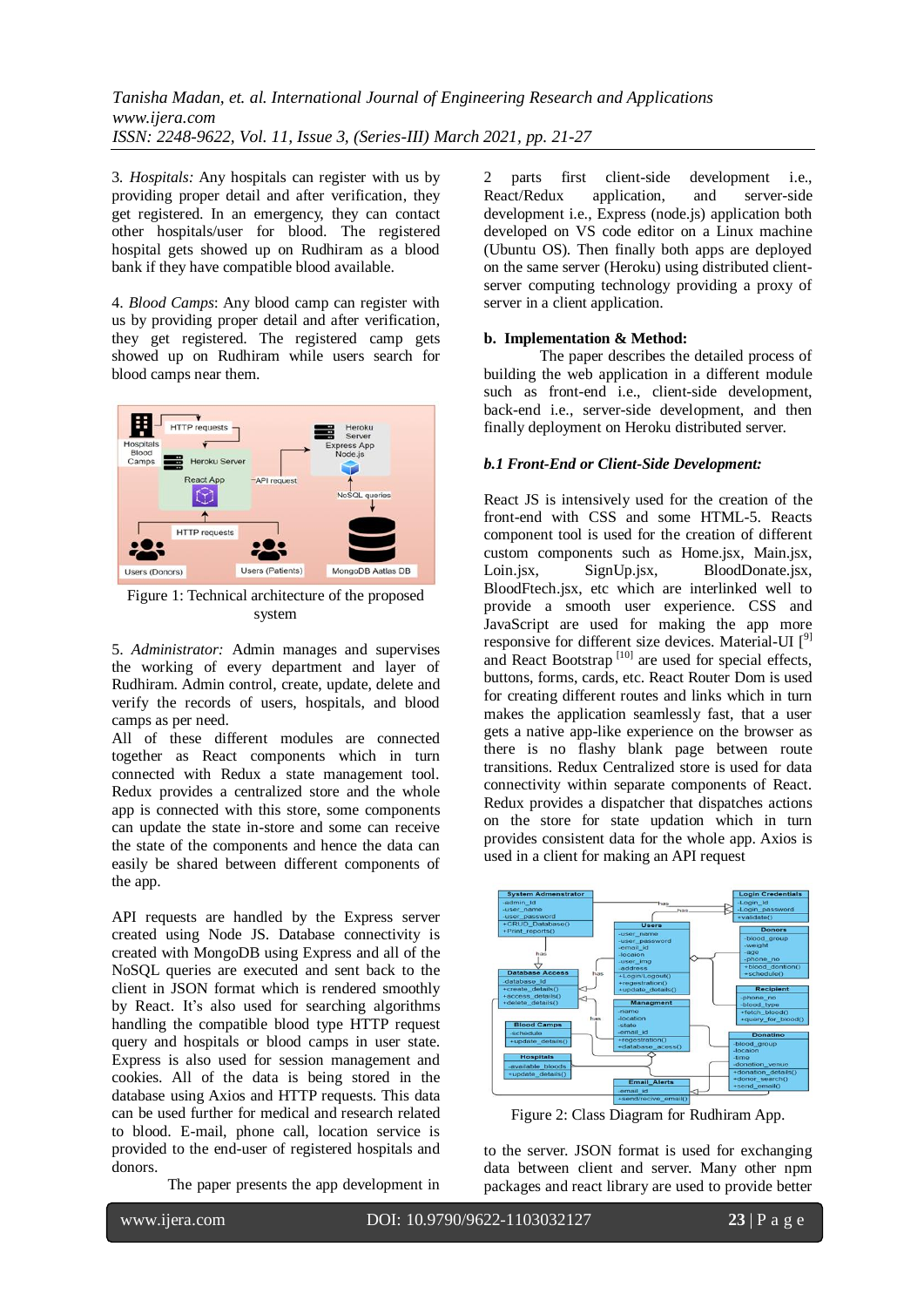performance and user experience.

### *b.2 Back-End or Server-Side Development:*

Express is used for the creation of the backend with Node. REST full API is created with support for get, post, delete, and update routes using Express. The API is used to server the HTTP request by the client for the transaction of data with the database. Passport and npm package is used for session management, cookies management, and password encryption (salting + hashing). Google OAuth 2.0 is implemented using passport strategy for google. Passport local strategy for authenticating client locally and session management using serializing and de-serializing tokens. A different algorithm is used for answering different queries, java-script in Express is used for this purpose. Express is also connected with python sell to provide data analysis and reports for further research and medical purpose. All the back-end side code is written in java-script and Express so to handle precise API requests and warnings of deprecated npm packages.

MongoDB is used as the database for Rudhiram for the following reasons as its flexible, dynamic, and easy to user-friendly work environment for development. MongoDB Atlas is used to deploy and scale the database in the cloud. It's free (community server only) having Multi-cloud data distribution (75+ cloud regions), secure for sensitive data, and is designed for developer productivity and optimal performance [4]. The database is divided into 4 collections hospitals, blood-camps, users, articles. Each collection has its data, function, and usage according to need.

Hospital collection is used to provide the list of registered hospitals with their details and available types of blood to the recipient of blood searching on the app. Blood Camps collection is used to provide registered blood-camps details, location, and time so that a donor can schedule a visit for donation. Users collection contains the list of all the registered users with us and having all the details so that a person in an emergency can contact them. Articles collection contains the list of blood donation and blood-related articles for general purpose. NoSQL JSON format is primarily used for storing and transporting data between the app and the MongoDB Atlas while Express provides the platform for the same.

Finally, the app is deployed on Heroku a PaaS that enables to build, run and operate applications entirely in the cloud  $[11]$ . Using a free server provided to students.



Figure 3: Data flow Diagram for Rudhiram App.

## **IV. IMPLEMENTATION AND RESULTS**

The project is deployed and hosted on Heroku public server and anyone can visit this application at <https://rudhiram.herokuapp.com/> . A detailed guide is given bellow about how the app works for different users and different purposes.

Step 1: Go the <https://rudhiram.herokuapp.com/> from any device of your choice. It's the main page of the app.



Step 2: In step 2 the user of the app have to go the <https://rudhiram.herokuapp.com/reg/bloodcamp> and <https://rudhiram.herokuapp.com/reg/hospital> to register blood-camp and hospital respectively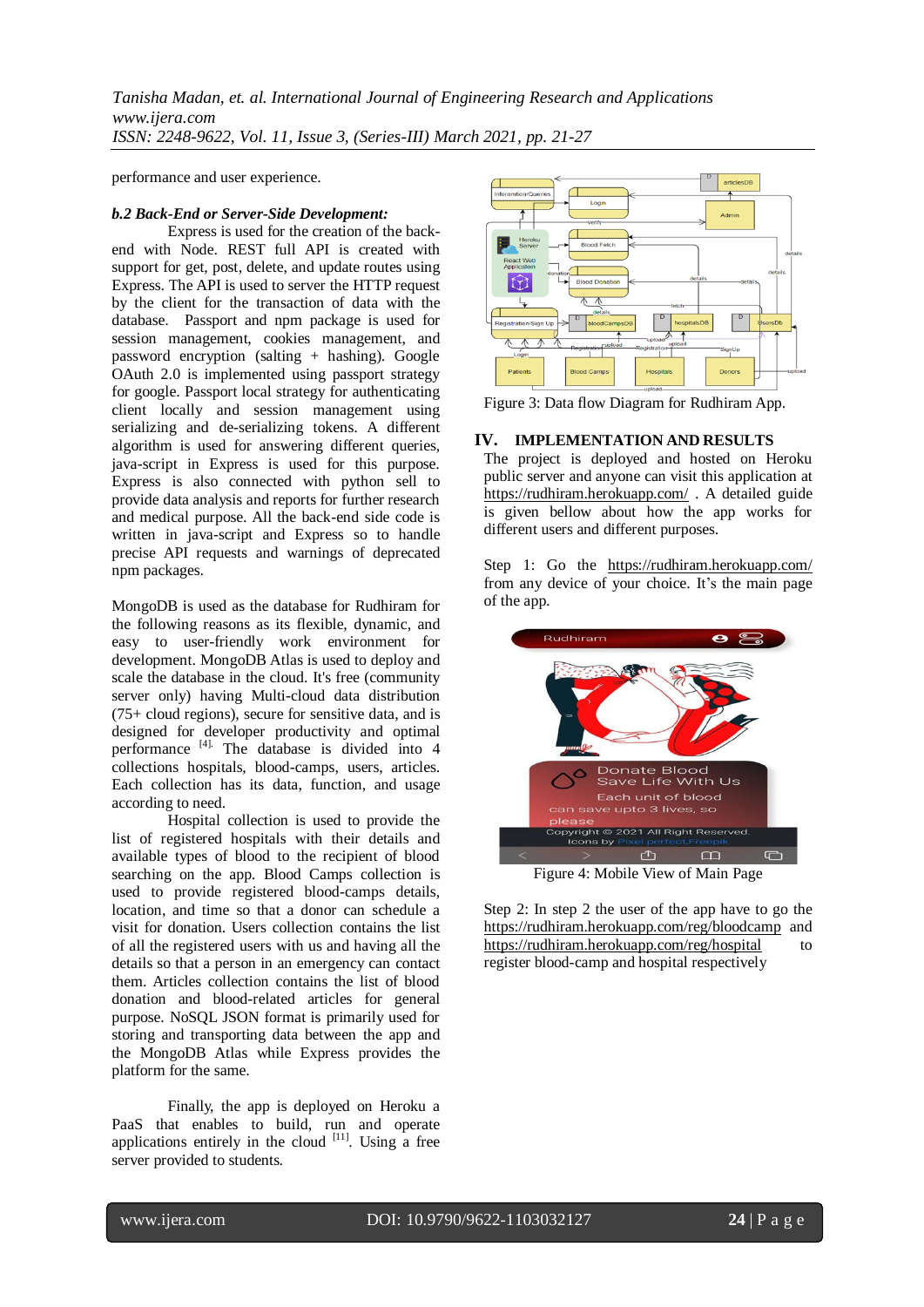$\mathbf{R}$ Register Your Blood Camp With Us Register Your Hospital With Us Enter Hospital Name Enter Enter Complete Seletc State... Enter Phone Enter Email  $\begin{array}{|c|c|c|c|c|c|} \hline 0+&\smallsmile&\smallskip\end{array}$ 

Figure 5: View of the registration page for hospitals/blood-camps.

Step 3: Login/Signup page for users for verification and upload of details.



Figure 6: LOGIN/SIGNUP page for the user

Step 4: After Login/signup user will enter into the main page of the application which contains links for blood donation and blood fetch. Available at [https://rudhiram.herokuapp.com/main.](https://rudhiram.herokuapp.com/main)



Figure 7: View of the main page of the application

Step 5: Click Donate for Cause button for blood donation at the nearest blood camp in your city. Click Get Vital Blood to receive blood in case of emergence from the nearest hospital or a registered donor.



Figure 8: View of donation and blood fetch page of the application

Step 6: Now if you need blood you can just contact the hospital or donor. If you want to donate blood then you need to click on schedule visit and selected a respective day when you can donate blood after you will get the mail and appreciation ticket.



Figure 9: Scheduling Appointments and generating Tokens

Step 7: You can visit your profile for updating and checking your booking history etc. finally you can logout and close the window.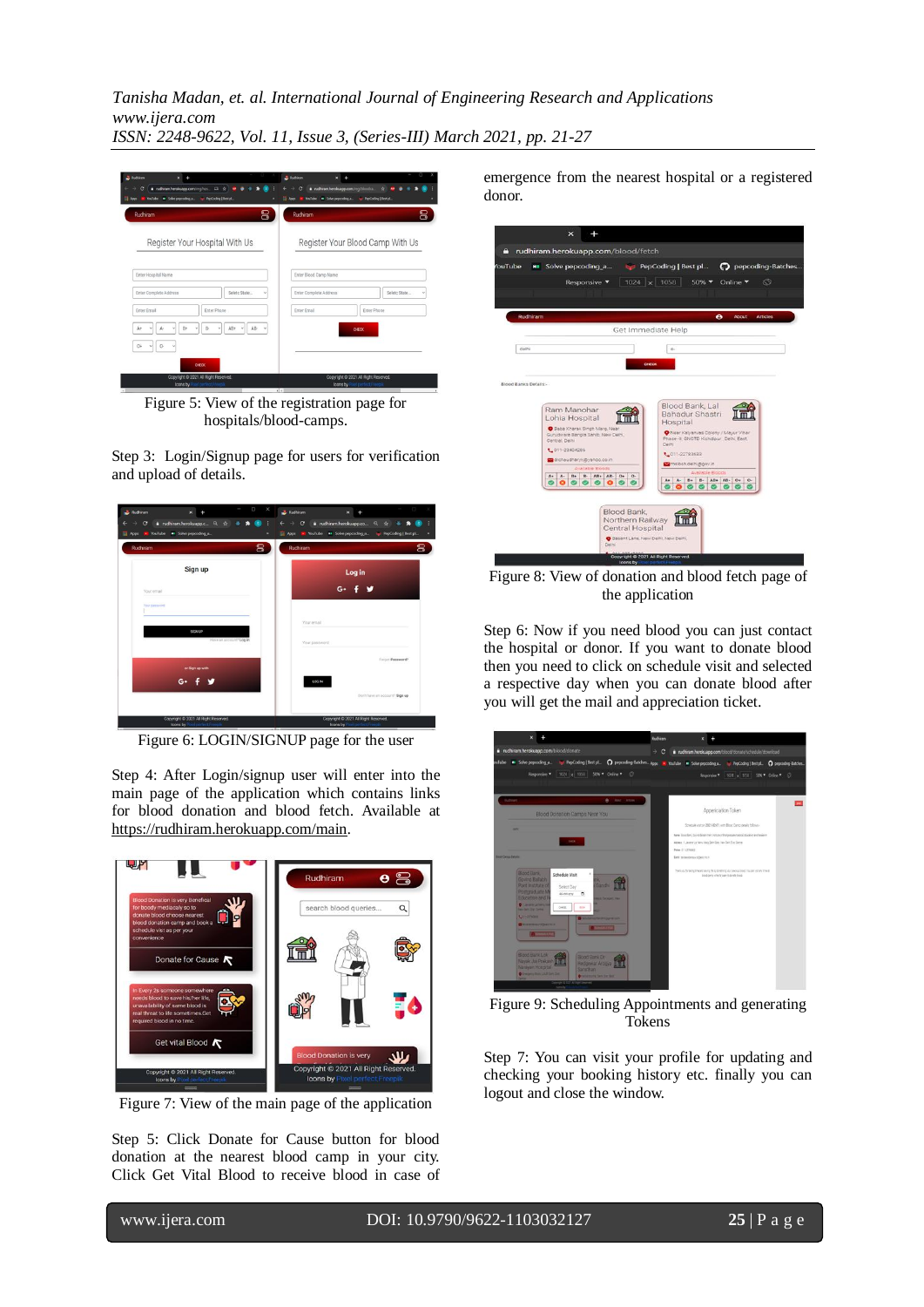

Figure 10: user profile page showed only after login

Robo3t is used as GUI for MongoDB a which contains four collections each having its own use in the application.



Figure 11: Database collections representation using Robo3

## **V. FUTURE WORK**

Although the project provides a modern solution for Blood bank and donor management system still there is a chance of improvement. Rudhiram can be further improved by implementing a fast-searching algorithm like Dijkstra, A\*, etc. to show results faster. Live blood transaction tracking can be added so to improve the transparency of the blood transfusion process. By applying data analytics, we will get the information that which blood group is rarely available in which area. SMS facilities can be added to notify users and hospitals about the events and process. An E-mail newsletter can be created to increase awareness among citizens for regular blood donation and its benefits as saving lives in emergencies.

## **6 CONCLUSIONS**

The project mainly focuses on the issue of Blood availability when someone needs it on an urgent basis and when someone wants to donate blood and don't have proper guidance for the same. The Blood Donation Management System is a 24×7 system that is essential for different kinds of people like blood donation system personnel, doctors, donors, recipients, and other general users [7]. Rudhiram provides a very efficient and advanced way for blood transfusion between hospitals/donors and patients. The purpose of the project is to simplify and automate the process of searching for blood and to maintain a centralized record of blood donors, recipients, blood donation camps, and the availability of stocks of blood in hospitals and blood banks.

## **ACKNOWLEDGMENT**

The authors are grateful to Bhagwan Parshuram Institute of Technology, New Delhi for providing the platform, resources, and support for this project.

## **REFERENCES**

- [1]. React JS framework available at [https://reactjs.org/.](https://reactjs.org/)
- [2]. Redux State management tool available at https://redux.js.org/.
- [3]. Node (Express.js) for back-end available at https://nodejs.org/en/.
- [4]. MongoDB NoSOL database available at https://www.mongodb.com/.
- [5]. A Survey on Blood Bank Management System by Prof. Animesh Tayal, Harshad Gahare, Akshay Patel, Sagar Jog, Pratik Jain Dhawale Department of Computer Science & Engineering S. B. Jain Institute of Technology, Management and Research, Nagpur. IJRTER ISSN: 2455-1457 available at [ [https://www.ijrter.com/papers/volume-](https://www.ijrter.com/papers/volume-3/issue-1/blood-bank-management-system.pdf)[3/issue-1/blood-bank-management](https://www.ijrter.com/papers/volume-3/issue-1/blood-bank-management-system.pdf)[system.pdf](https://www.ijrter.com/papers/volume-3/issue-1/blood-bank-management-system.pdf) 1.

[6]. "CBBR Centralised Blood Bank Repository"

- by Ibrahim Fawze Akar, Tukur Anas Mohammad, Mohammad Ismail Z. IJISE Vol. 3 (No.1), April, 2015 available at [ [https://www.ftms.edu.my/journals/pdf/IJISE/](https://www.ftms.edu.my/journals/pdf/IJISE/Apr2015/85-97.pdf) [Apr2015/85-97.pdf](https://www.ftms.edu.my/journals/pdf/IJISE/Apr2015/85-97.pdf) ].
- [7]. Blood Donation Management System" by KM Akkas Ali, Israt Jahan, Md. Ariful Islam, Md. Shafa-at pravez. AJER Volume-4, Issue-6, pp-123-136 available at [ [http://www.ajer.org/papers/v4\(06\)/O0460123](http://www.ajer.org/papers/v4(06)/O04601230136.pdf)